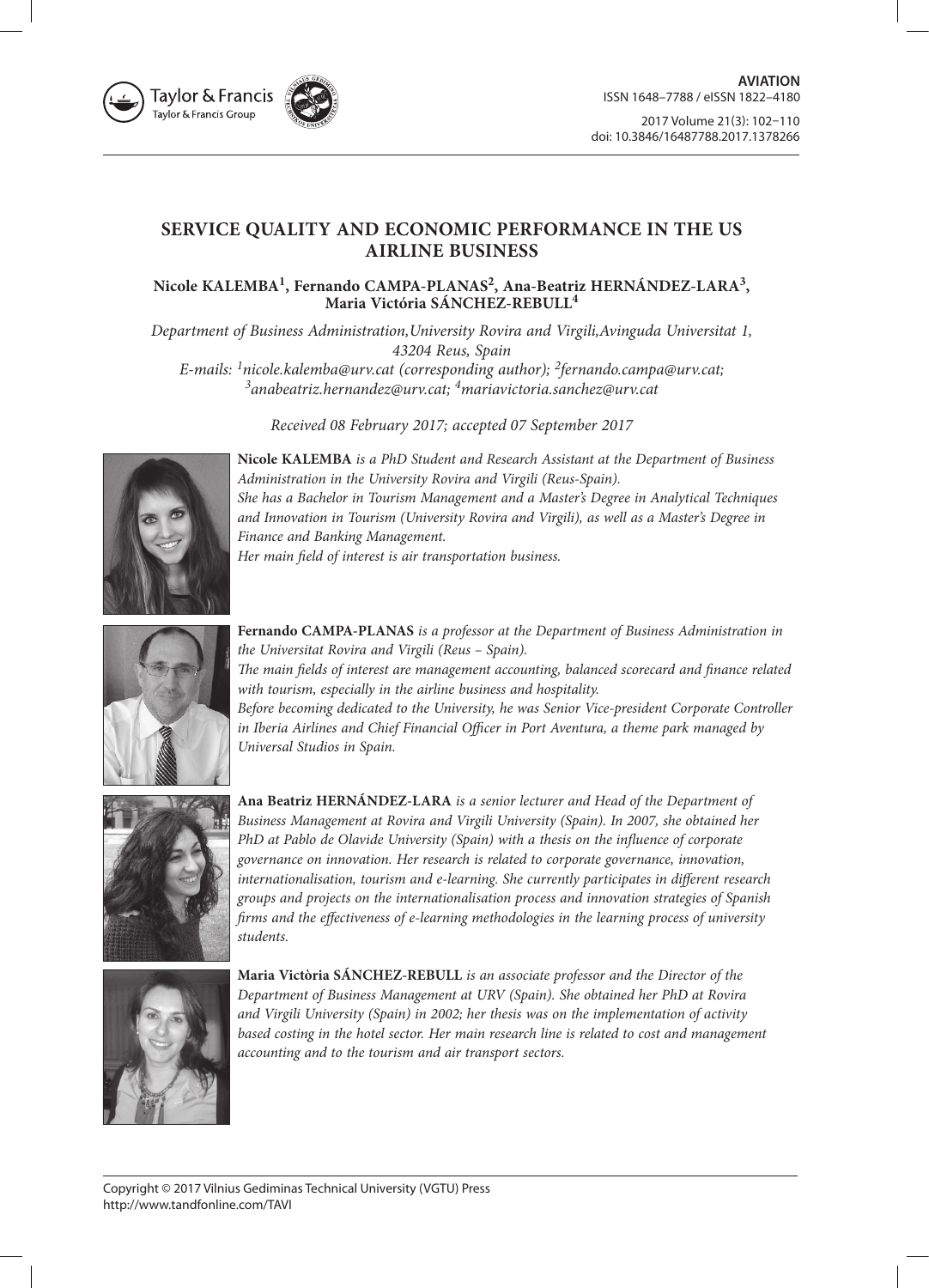**Abstract.** The purpose of this paper is to determine the effects of service quality on US airlines' economic performance.

In order to cover this goal, four quality indexes related to the airline industry, and two economic performance indicators, revenues and return on investment (ROI), have been considered. Data from American airline companies from 2006 to 2013 have been used to determine if airlines' profitability increases when service quality improves.

Considering the effects on airlines' profitability, the results confirm the positive and significant influence of service quality on the ROI of the US airline companies. A non-significant effect was found for airline revenues in relation to quality.

No previous research in this area has been done so these findings could encourage airline companies to invest in quality, since this policy can have a positive return on their profitability.

**Keywords:** air transportation, quality, airlines, economic performance, key performance indicators.

#### **1. Introduction**

During the last decades, the management of airlines has dramatically changed in order to become profitable and to survive, considering the big changes that occured in this business. Several factors such as legal deregulation, open skies policies, changes in the tourism model, introduction of revenue management policies, new infrastructures, new players as low cost carriers (LCCs), and high speed train competition (Albalate *et al*. 2014; MIT 2014) have had a considerable impact on the airline industry.

Since the legal deregulation of airlines in the USA in 1978, cost efficiency, operating profitability and competitive behaviour all became dominant issues facing airline management (Belobaba *et al.* 2009).

According to IATA (2015), the air traffic passenger demand is steadily growing, and it is expected that the airline sector will maintain these positive growth rates. The market share of the LCCs, in terms of passenger numbers, has grown significantly from 2% in 1998 to 26% in 2013, while the growth of the flag carriers has been stagnant. This demonstrates that, in terms of absolute figures, the growth of the market has been due to LCCs (Eurocontrol 2013. However, despite the growth of the sector, it is not the same for all kinds of airlines. In general terms, passengers' demand between 2013 and 2017 is forecast to increase by 5.4% CAGR. Additionally, a slight increase will be maintained until 2030 (Statista 2015). This means that advancements in efficiency and technical processes are necessary; in fact they will only be possible if airlines reach their main objective – profitability, enabling them to survive in the long term.

Additionally, airlines are focused on improving the quality provided to passengers (and perceived by them) as a way to differentiate themselves from the competitors (Gursoy *et al*. 2005). Passenger satisfaction is one of the greatest assets that can be reached (Archana, Subha 2012; Akamavi *et al*. 2015), taking into account that a passenger who is not satisfied with the services offered by the airline will most likely become less reliable to continue its relationship with that airline.

The objective of this paper is, therefore, to determine and analyse the effect that service quality exerts on airlines' economic performance. To do so, we will determine the influence of four different airline related service quality indexes on the revenues and return on investment (ROI) considering a sample of US airline companies.

This paper is organized as follows. Initially, it describes the academic literature related to the concept of quality for airline companies, their profitability, and, finally, the potential relationship between quality and profitability. Section 3 describes the methodology applied, how data have been collected, and the variables of this study measured to test the relationship between quality and profitability. The final section presents a discussion on key findings and the main conclusions that can be drawn from this study.

Considering that the airline industry affects several sectors in the economy related to transportation, infrastructure, tourism, etc., this paper can be useful for managers, shareholders, stakeholders, and other people related to this industry, as well as for researchers in the airline sector.

# **2. Conceptual framework and literature review on performance and quality in the airline industry**

## **2.1. How to measure performance in the airline industry?**

Apart from the indicators that can be used by all industries (financial, non-financial, etc.), the airline business has its own specific Key Performance Indicators (KPIs) that have to be considered when analysing the performance of airline companies (Belobaba *et al.* 2009; Katz, Garrow 2014; Amat *et al*. 2011; MIT 2014).

One of the most specific and important KPIs of this business that will be used for the purpose of this study is the Load Factor, which has been analysed by different authors to identify its impact on the average operating costs per flight (Zuidberg 2014; Bilotkach *et al*. 2014). According to the Massachusetts Institute of Technology (MIT) (2014), the load factor is "the number of Revenue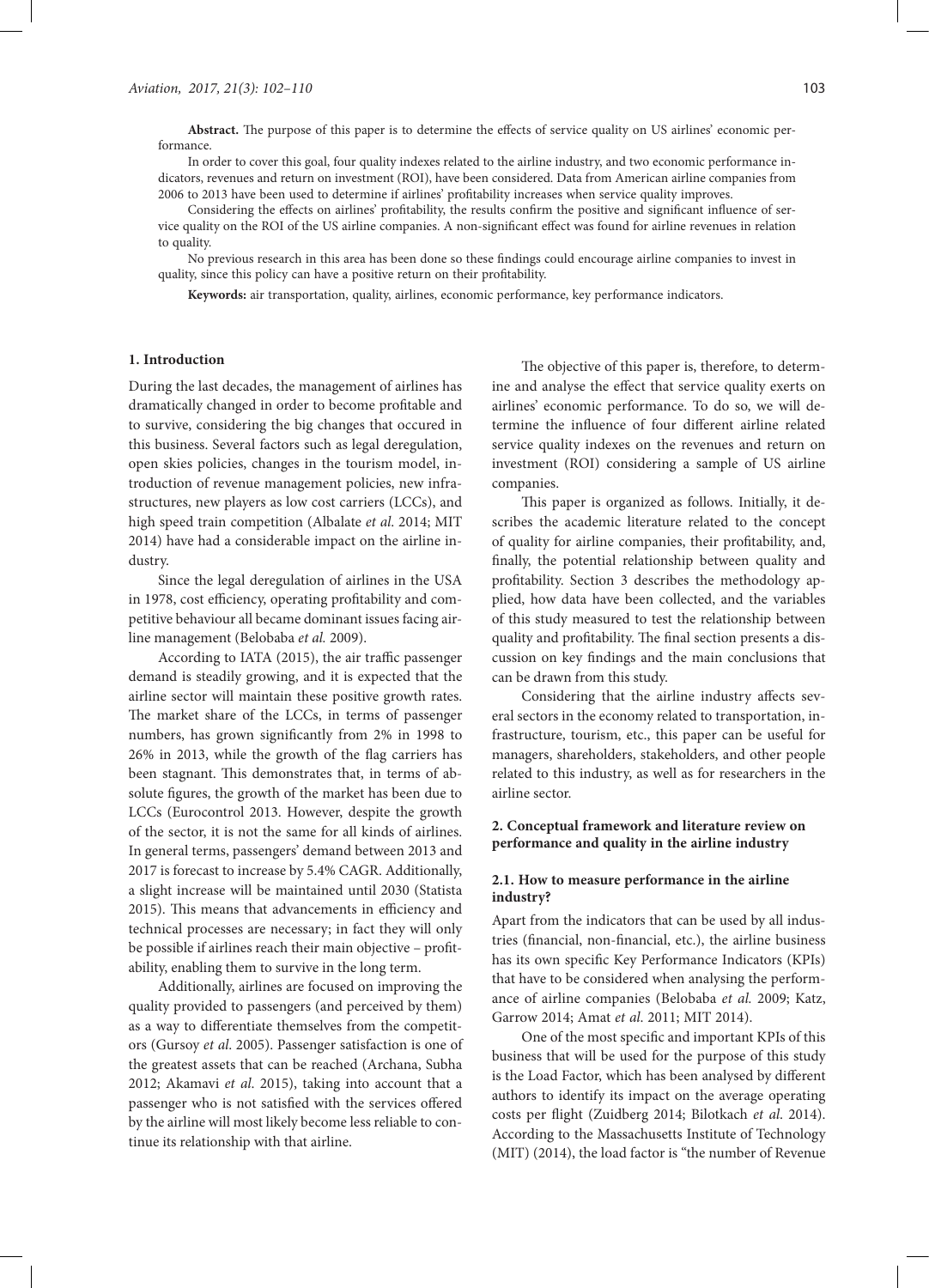Passenger Miles  $(RPMs)^1$  expressed as a percentage of Available Seat Miles (ASMs)"2. It refers to the ratio of traffic to airline output, representing the proportion of airline output that is sold or consumed (Belobaba *et al.* 2009). As Zuidberg (2014) indicates, airlines can decrease their operating unit costs per passenger by maximizing their load factor, as an increasing load factor does not lead to relevant higher operation costs per aircraft movement. This means that airlines are able to get a higher profit if they increase their load factor, without the need to significantly increase operating costs. However, there are cost increases in fuel, catering, handling, among other factors that could represent an increase per seat, approximately 10–15% of the marginal revenue derived from this new seat being occupied (Doganis 2009). The load factor became a very important KPI, as long as the fares were public and small changes and discounts were applied; normally, there was a direct relationship between the load factor and the total revenues achieved by flight. Two other important KPIs that will be used in this study are the number of employees and passengers (PAX).

### **2.2. How to measure quality in the airline industry?**

Providing a high-quality service to passengers in the airline business is necessary in order to retain customers and to achieve market-share and profitability (Morash, Ozment 1994; Hussain *et al*. 2015; Park *et al*. 2005; Doppelt, Nadeau 2013).

A relevant method for analysing airline service quality is the use of publicly available, secondary data, and indexes. Although the purpose of this paper is not to detail an exhaustive list of available sources, the most relevant indexes in the US are the following:

- **American Customer Satisfaction Index (ACSI)** which measures the satisfaction of the customers across the US economy. It is the "only national cross-industry measure of customer satisfaction in the US" and is based on customer evaluations about "the quality of goods and services purchased in the US and produced by domestic and foreign firms with substantial US market shares" (ACSI 2015);
- **Wichita's Airline Quality Rating (AQR)** that was developed in 1991 to possibly compare airline quality using performance criteria. The monthly taken rating is scores that are based on 15 elements in four major areas that focus on aspects of airline performance

and allows comparing the performance of domestic airlines (AQR 2014);

- **J.D. Power Airline Satisfaction Index**, which measures the satisfaction of the passengers of US carriers considering seven criteria: costs and fees; in-flight services; boarding; deplaning and baggage; flight crew; aircraft; check-in, and reservations;
- **Net Promoter Score (NPS)** that is "a loyalty metric that is calculated by placing a company's customer into three categories: promoters, passives, and detractors" (Satmetrix 2014). It helps to improve customer service and to design a better customer experience.

# **2.3. What has been said about quality in the airline industry?**

A literature review has been carried out using primarily the database *Scopus*, which permits us to find out and obtain academic journals and papers related to the topic.

For this literature review, we considered the period from 1993 to 2014, approximately when the open skies policy came into force, allowing airlines from then on to have more freedom to decide where to fly, to change fares easily, and to carry out new services.

The keywords used for the search were as follows:

- quality;
- service quality;
- air transportation;
- airlines;
- aviation.

These have been introduced in the database Scopus with the combinations: quality OR service quality AND air transportation OR airlines OR aviation, by searching through article title, abstract, keywords.

The results obtained through 11 different studies show 32 concepts related to service quality. Of the 32 concepts coming from the literature review, only 9 are quoted 3 or more times by the authors; they are as follows (with the number of quotations in brackets):

- punctuality (7);
- baggage handling (6);
- airline employees (5);
- handling of customer complaints and abnormal conditions (4);
- seat comfort (3);
- in-flight service (3);
- check-in service/process (3);
- food quality/service (3);
- reliability of service (3).

Table 1 has been developed to show a summary of the attributes used for measuring quality by the four selected quality indexes, which were explained previously.

RPM reflects how many of an airline's available seats were actually occupied.

<sup>2</sup> ASM refers to one aircraft total seat flown one mile, whether occupied or not.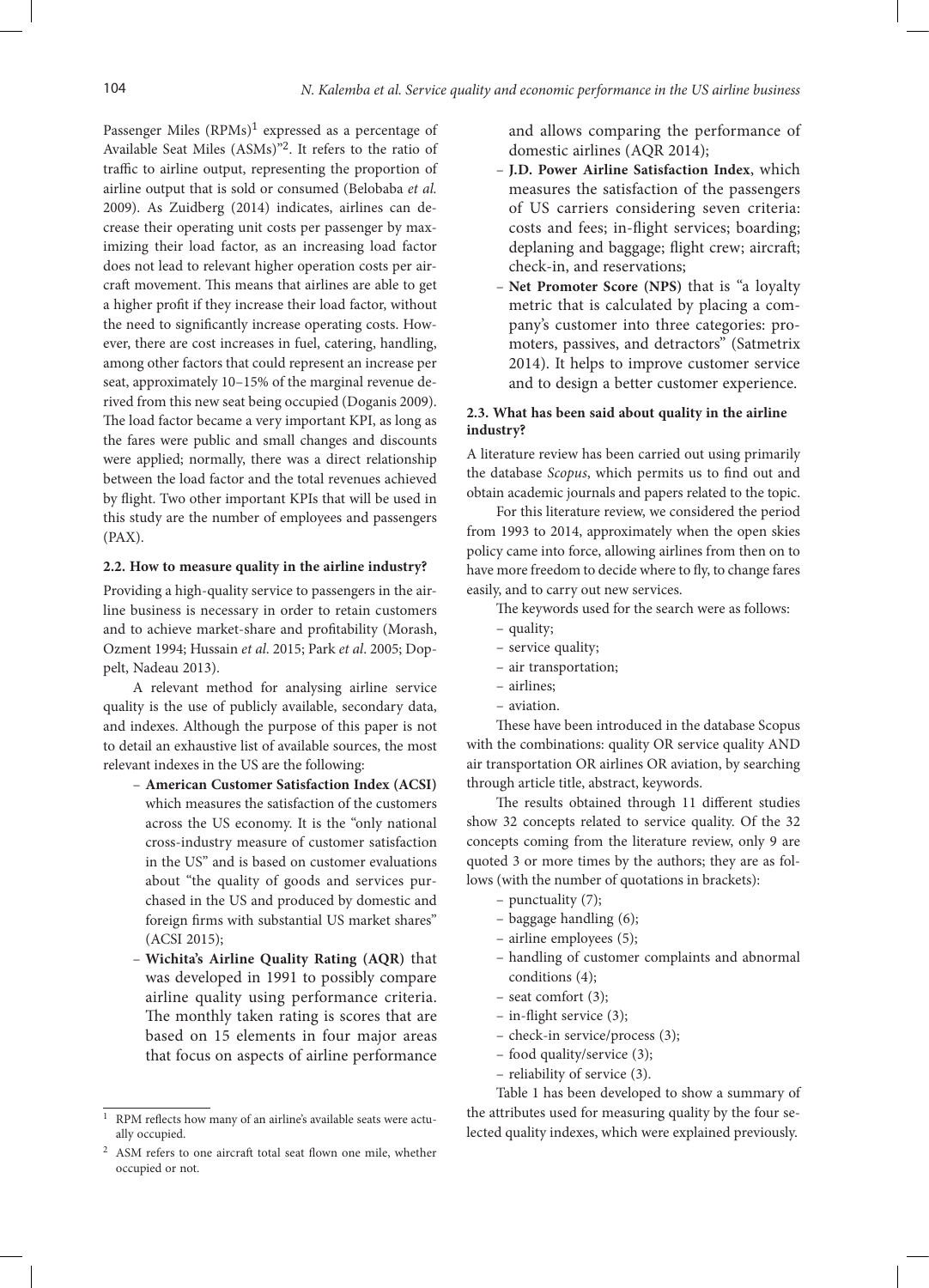#### *Aviation, 2017, 21(3): 102–110* 105

|                                    | <b>TOTAL</b><br>number<br>literature<br>review | TOTAL number<br>quality indexes | <b>ACSI</b> | WICHITA     | J.D. POWER<br><b>AIRLINE</b><br>SATISFACTION<br><b>INDEX</b> | <b>NPS</b>   |
|------------------------------------|------------------------------------------------|---------------------------------|-------------|-------------|--------------------------------------------------------------|--------------|
| <b>ATTRIBUTES USED FOR</b>         |                                                |                                 |             |             |                                                              |              |
| MEASURING SERVICE QUALITY          |                                                |                                 |             |             |                                                              |              |
| Punctuality (On-time               |                                                |                                 |             |             |                                                              |              |
| performance/On-time arrival)       | $\sqrt{ }$                                     | $\overline{2}$                  | X           | X           |                                                              |              |
| Baggage Handling and               |                                                |                                 |             |             |                                                              |              |
| delivery/Processing of             | 6                                              | $\overline{3}$                  | X           | $\mathbf X$ | $\mathbf X$                                                  |              |
| luggage/Mishandled baggage         |                                                |                                 |             |             |                                                              |              |
| Airlines Employees                 | 5                                              | $\overline{2}$                  | $\mathbf X$ |             | $\mathbf X$                                                  |              |
| Handling of Customer Complaints    |                                                |                                 |             |             |                                                              |              |
| and abnormal conditions (flight,   |                                                |                                 |             |             |                                                              |              |
| reservations, ticketing, boarding, | $\overline{4}$                                 | $\mathbf{1}$                    |             | X           |                                                              |              |
| fares, refunds, customer service,  |                                                |                                 |             |             |                                                              |              |
| advertising, FFP etc.)             |                                                |                                 |             |             |                                                              |              |
| In-Flight service                  | 3                                              | $\overline{2}$                  | X           |             | X                                                            |              |
| Check-in service/process           | $\overline{\mathbf{3}}$                        | $\overline{2}$                  | $\mathbf X$ |             | $\mathbf X$                                                  |              |
| Seat comfort                       | 3                                              | $\mathbf{1}$                    | $\mathbf X$ |             |                                                              |              |
| Food Quality/Service               | 3                                              |                                 |             |             |                                                              |              |
| Realibility of service             | 3                                              |                                 |             |             |                                                              |              |
| Convenient Flight Schedule         | $\overline{2}$                                 | $\mathbf{1}$                    | X           |             |                                                              |              |
| On-board comfort/aircraft interior | $\overline{2}$                                 |                                 |             |             |                                                              |              |
| Airline Safety                     | $\overline{2}$                                 |                                 |             |             |                                                              |              |
| Frequent Flyer Program             | $\overline{2}$                                 | $\mathbf{1}$                    | $\mathbf X$ |             |                                                              |              |
| Ground Service                     | $\mathbf{1}$                                   |                                 |             |             | $\mathbf X$                                                  |              |
| Reservation related service        | $\mathbf{1}$                                   | $\overline{2}$                  | X           |             | $\mathbf X$                                                  |              |
| Airport Service                    | 1                                              |                                 |             |             |                                                              |              |
| Gate location                      | $\mathbf{1}$                                   |                                 |             |             |                                                              |              |
| Flight availability                | $\mathbf{1}$                                   |                                 |             |             |                                                              |              |
| Flight cancellation                | 1                                              |                                 |             |             |                                                              |              |
| Denied Boardings                   | $\mathbf{1}$                                   | $\mathbf{1}$                    |             | $\mathbf X$ |                                                              |              |
| Ticket price                       | $\mathbf{1}$                                   |                                 |             |             |                                                              |              |
| Seat cleanliness                   | $\mathbf 1$                                    |                                 |             |             |                                                              |              |
| Meal Service                       | $\mathbf{1}$                                   |                                 |             |             |                                                              |              |
| Beverage Quality/Service           | $\mathbf{1}$                                   |                                 |             |             |                                                              |              |
| In-Flight entertainment service    | $\mathbf{1}$                                   |                                 |             |             |                                                              |              |
| Airline image                      | $\mathbf{1}$                                   |                                 |             |             |                                                              |              |
| Overall service quality            | $\mathbf{1}$                                   |                                 |             |             |                                                              |              |
| Passenger satisfaction             | $\mathbf{1}$                                   | $\overline{4}$                  | $\mathbf X$ | $\mathbf X$ | $\mathbf X$                                                  | $\mathbf X$  |
| Convenience of Service             | $\mathbf{1}$                                   |                                 |             |             |                                                              |              |
| Assurance                          | 1                                              |                                 |             |             |                                                              |              |
| Facilities                         | $\mathbf{1}$                                   |                                 |             |             |                                                              |              |
| Post-flight service                | $\mathbf{1}$                                   |                                 |             |             |                                                              |              |
| TOTAL PARAMETERS USED BY           | 64                                             | 23                              | 10          | 5           | $\overline{7}$                                               | $\mathbf{1}$ |
| <b>EACH INDEX</b>                  |                                                |                                 |             |             |                                                              |              |

| Table 1. Parameters mentioned by the literature and used by the four selected quality indexes |  |  |
|-----------------------------------------------------------------------------------------------|--|--|
|-----------------------------------------------------------------------------------------------|--|--|

Source: created by the authors from the literature reviewed and mentioned as well as from the information coming from airlines' quality indexes.

While, based on the literature review, the most important parameters in previous research studies have been punctuality, baggage handling, and airline employees, Table 1 shows that the most important parameters included in those indexes are passenger satisfaction, followed by the baggage handling process. Although the quoted parameters of the literature review and the quality indexes do not seem to match, it has to be mentioned the advantage of the indexes is that they group together several criteria mentioned by the authors under the concept of "passenger satisfaction." Therefore, there are no significant differences between the parameters considered by the quality indexes and the academic literature.

# **2.4. Is there any relation between profitability and quality?**

In the academic literature, a relation between the variable quality and the performance of a company has been identified, although different approaches have been applied when analysing the influence of quality on profitability.

The first approach considers the influence of the implementation of quality systems and the achievement of quality seals on the business results; meanwhile, the second approach focuses on the relationship between customer satisfaction indexes (CSI) and their impact on performance, measured internally by the company or valued externally by independent agencies.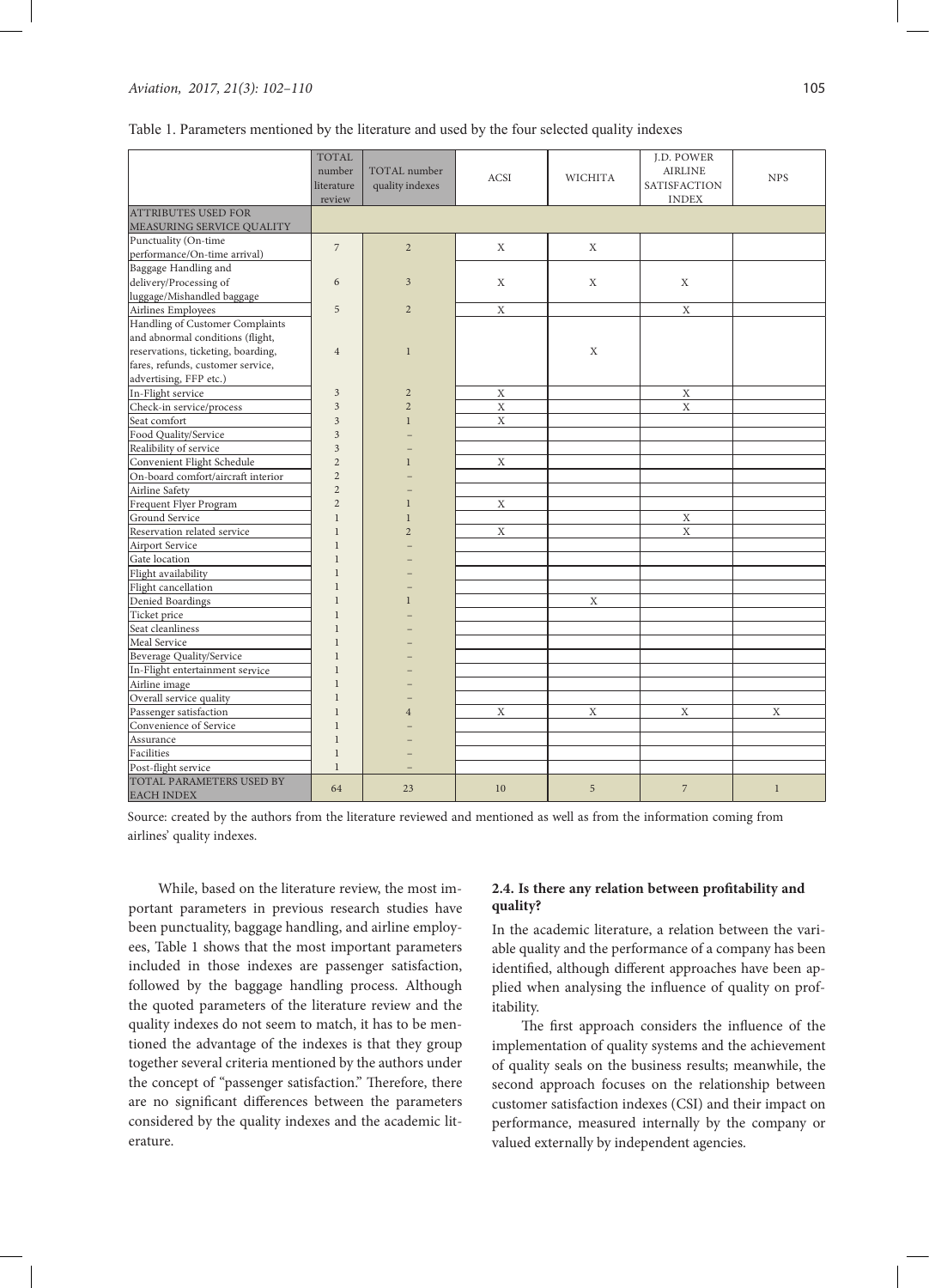Thus, considering the first approach, it has been observed that the implementation of a total quality management system leads to advantages or improvements in the business results (Martínez Costa, Martínez Lorente 2008). This important approach helps to improve the service quality continuously and, therefore, to achieve higher customer satisfaction (Saravanan, Rao 2007). Although quality assessment from the perspective of customer satisfaction has been studied the most, there are also companies that certify the correct implementation of quality systems  $(ISO^3, for example)$ , which shows that these companies have a high positive impact in the stock market values (Nicolau, Sellers 2010).

The business management and performance of organizations who obtain these quality certificates is affected significantly (Bandyopadhyay, Kumar Das 2005; Hendricks, Singhal 1997).

Considering the second quality approach, which is focused on customer satisfaction indexes (CSI), studies in the academic literature suggest a positive relationship between customer satisfaction and a company's future profits taking into account such measures as the ROI and ROA (Zeithaml 2000; Bernhardt *et al*. 2000; Rust *et al*. 2002) as well as the net profit (Manafi *et al*. 2011).

According to Gould (1995) and Reichheld and Sasser (1990), customer satisfaction creates a repurchase intention and loyalty, which directly influences sales. For example, satisfied customers are less likely to move to competitors, and loyal customers are less likely to be price sensitive (Bowen, Chen 2001; Nam *et al*. 2011).

Clemes *et al*. (2011) showed that a successful delivery of customer satisfaction is an essential determinant for the long-term profitability of organizations (Zeithaml, Bitner 2003). However, it was also shown that there are components included in customer satisfaction that can have a negative relationship with the firm's profitability (Tornow, Wiley 1991). Kearney (1992) described a non-significant impact of the TQM in 80 percent of British firms.

According to Zeithaml (2000), other evidence and research findings related to the negative direct relationship between service quality and profitability have been studied by Easton (1993), Bounds *et al*. (1994), and Reger *et al*. (1994), among others. Zeithaml (2000) also indicated that, in some cases, due to the problems during the implementation of TQM systems the quality failed, consequently negatively affecting the firms' performance.

Therefore, we can conclude that, despite having found several studies that describe a negative relationship between profitability and quality, the majority of the studies reviewed, especially those related to hospitality, describe a positive relationship between both concepts

(Nicolau, Sellers 2010; Clemes *et al*. 2011; Sun, Kim 2013). Although there are certain studies that outline the key aspects related to quality in airline transportation; however, to the authors' best knowledge, none of them analyse the relationship between quality and profitability. This literature gap drives us to the objective of this study – the analysis of the relationship between quality and the ROI as well as total revenues.

### **3. Methodology**

### **3.1. Sample collection and sources of information**

Two sources of information have been used for the study. For the financial ratios and airline KPIs, the Airline Data Project (ADP) built by the Massachusetts Institute of Technology (MIT) in the context of their Global Airline Industry Program was used. Data from 2006 to 2012 have been analyzed, because of their availability. The airline companies with available data that were included in this study are as follows:

- American Airlines;
- Continental, until 2011;
- Delta Airlines;
- Northwest Airlines, until 2009;
- United Airlines;
- US Airways;
- America West Airlines, until 2007;
- Southwest Airlines;
- JetBlue Airways;
- AirTran Airways;
- Frontier Airlines;
- Virgin America, since 2007;
- Hawaiian Airlines;
- Allegiant Air.

For quality, we included the following indexes where data has been obtained from their own public websites:

- American Customer Satisfaction Index;
- Wichita's Airline Quality Rating;
- JD Power's Airline Satisfaction Index;
- Net Promoter Score (NPS).

#### **3.2. Measurement of variables**

Two dependent variables, revenues and the ROI, are included to measure the firm's performance. Revenues show the total airline operations (scheduled and non-scheduled flights), including passenger, cargo, excess baggage and certain other transport-related operations. This variable, therefore, shows the income related to the number of passengers that have flown in a certain period of time. It is true that RM policies could imply that more revenue does not necessarily mean more passengers; greater revenues should contribute to better results shown in the profit and loss accounts.

<sup>&</sup>lt;sup>3</sup> International Organization for Standardization.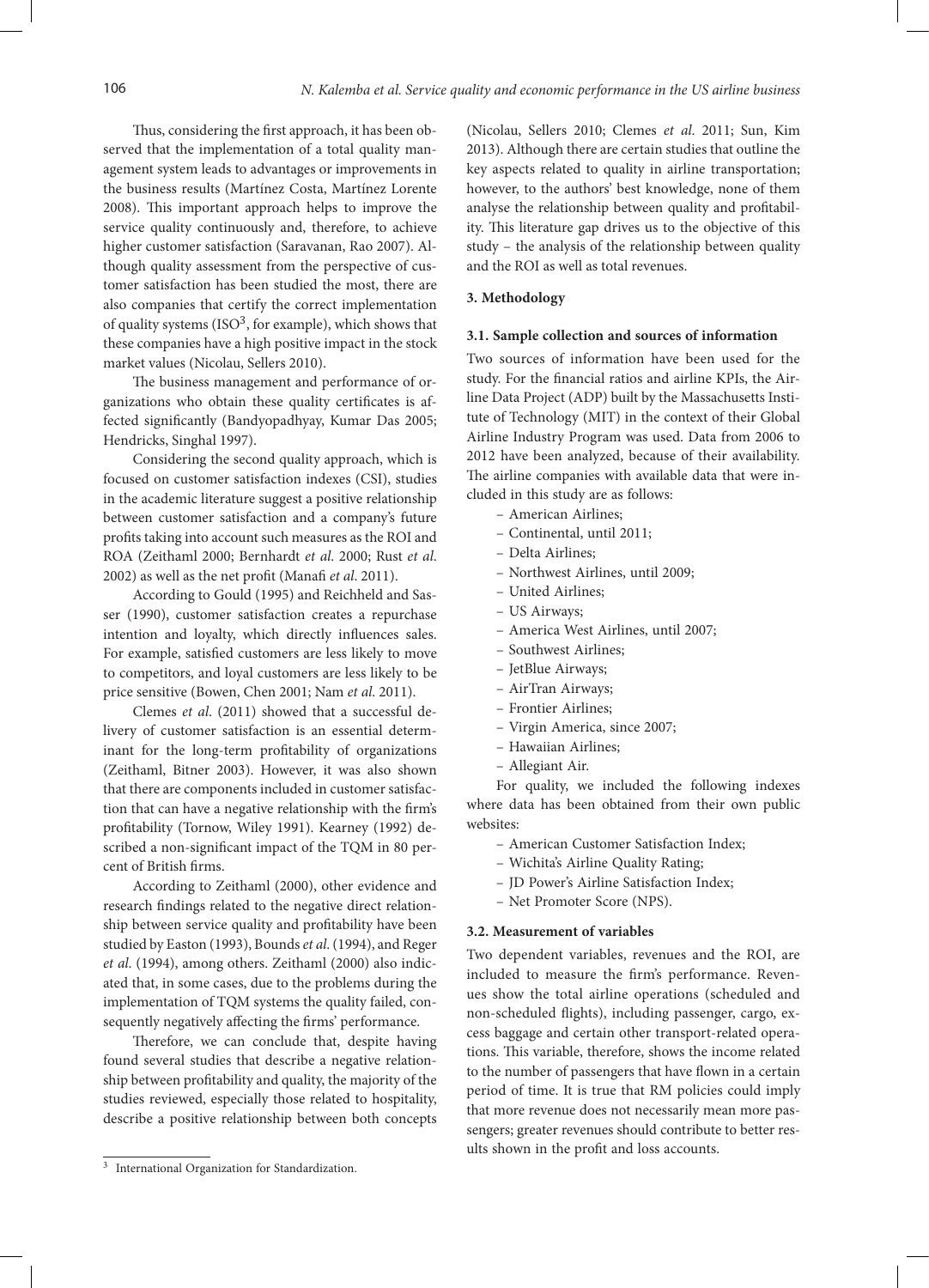The second variable, the ROI, measures the return from an airline's assets. This KPI is very useful when comparing an airline's profitability, as it measures the relationship between the EBIT and total assets.

In the study, only one explanatory variable, the quality of the airlines, was used in our models. This variable was measured through the average of the standardized quality indexes. This criterion is based mainly on two factors. First, there is not enough data to calculate the correlation individually for each of the indexes. Secondly, no breakdown for all the variables used in each of the indexes is available, except for the Wichita index, where the four components are publicly available individually. Thus, we tried to summarize and simplify the quality variable under only one index.

For the analysis, we used three control variables to consider the effects of other variables not related to quality that can also affect an airline's performance, namely the load factor, the number of passengers, and the number of employees.

# **4. Results**

All statistical analyses were carried out using the R, version 3.1.2 (The R Foundation 2014). The descriptive statistics and correlations of the variables used in the estimation models are provided in Tables 2 and 3 respectively.

As the correlation between company size variables is high, we suggest including only one company size variable to avoid problems of multicollinearity between the explanatory variables, so the logarithmic transformation of the number of employees is used as a general measure of the company's size (Le *et al*. 2006; Wu 2008; Hernández-Lara *et al*. 2014).

Given the unobservable firm-specific effects that could affect the dependent variables, the panel data methodology has been used in the estimation process. The empirical specifications proposed to respond to our hypotheses imply to run two regressions for the REV-ENUES and ROI respectively. The specifications of these two models were:

REVENUES<sub>it</sub> =  $\beta$ 11Quality<sub>it</sub> +  $\beta$ 12Load factor<sub>it</sub> + β13Size<sub>it</sub> + ε<sub>it</sub>

ROI<sub>it</sub> = β21Quality<sub>it</sub> + β22Load factor<sub>it</sub> + β23Size<sub>it</sub> + ε<sub>it</sub>.

The results for both models are provided in Table 4. F tests and Hausman tests have been conducted to determine the choice between pooled OLS, fixed or random effects models. The most appropriate estimation method for the models depends on the properties of both the individual and the idiosyncratic errors (Croissant, Millo 2008).

In this case, the fixed effects model was the best estimation for Model 1; it means that the individual error is correlated with the regressors.

However, the pooled OLS was proven to be the most efficient estimator for  $β$ , because the individual component of error was missing altogether. Lagrange multiplier tests have also been conducted to determine the existence of individual and/or time effects based on the results of the pooling for Model 1 and 2.

The results confirm both individual and time effects for Model 1 (Lagrange multiplier test – two ways effects 8.285, p < 0.001) and for Model 2 (Lagrange multiplier test – two ways effects 15.010,  $p < 0.001$ ).

| Variables                   |              | Min          | Max          |         | Mean        | sd          |
|-----------------------------|--------------|--------------|--------------|---------|-------------|-------------|
| Revenues (R)                |              | 0.020        | 38.29        |         | 10,096      | 10,028      |
| ROI                         |              | $-0.275$     | 0.245        |         | 0.038       | 0.077       |
| Quality (Q)                 |              | $-3,310$     | 1,642        |         | $-0.042$    | 0.907       |
| Load factor (lf)            |              | 0.621        | 0.909        |         | 0.819       | 0.042       |
| Log PAX (IPAX)              |              | 5,950        | 11,806       |         | 10,178      | 1,165       |
| Log Employees (lEMP)        |              | 6,735        | 11,385       |         | 9,562       | 1,303       |
| Table 3. Correlation matrix |              |              |              |         |             |             |
| Variables                   | $\mathbb{R}$ | ROI          | Q            | lf      | <b>IPAX</b> | <b>IEMP</b> |
| $\mathbb{R}$                | $\mathbf{1}$ |              |              |         |             |             |
| <b>ROI</b>                  | $-.244$      | $\mathbf{1}$ |              |         |             |             |
| Q                           | $-.391$      | .414         | $\mathbf{1}$ |         |             |             |
| lf                          | .181         | .023         | .056         | 1       |             |             |
| <b>IPAX</b>                 | .821         | $-.254$      | $-.255$      | $-.152$ | 1           |             |
| <b>IEMP</b>                 | .901         | $-.314$      | $-.420$      | $-.021$ | .955        | 1           |

Table 2. Descriptive statistics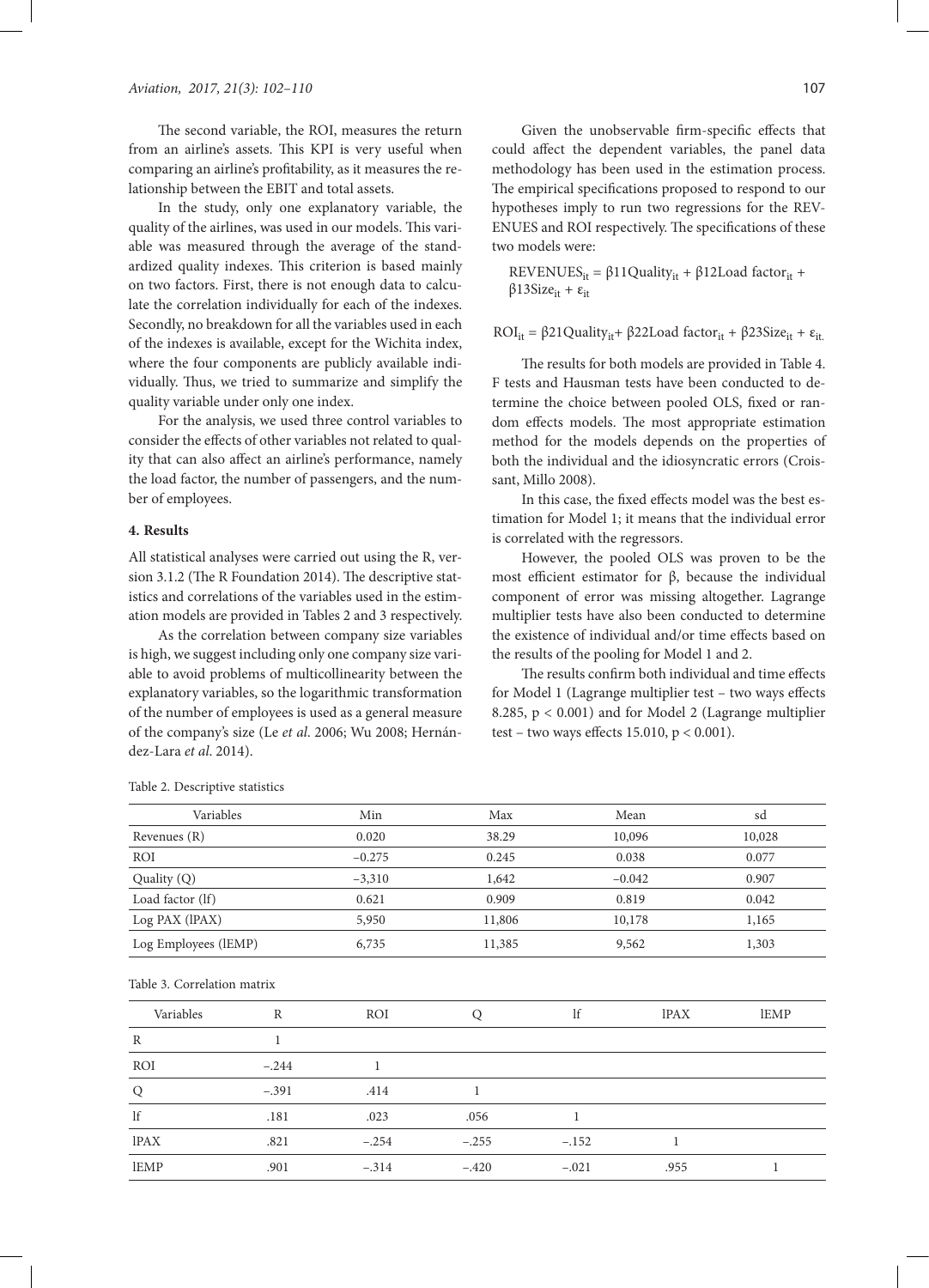The results of the fixed effects estimation of Model 1 are provided in the first column of Table 4. As the table shows, a non-significant effect was found for quality on airlines' revenues (β11 = .044).

This means that the findings of this study do not confirm the positive influence of service quality on airlines' revenues. On the contrary, the effects of some control variables were as expected.

A positive sign of the coefficient for the control variables of load factor and size has been obtained: β12 is positive ( $\beta$ 12 = .176; p < 0.01), and  $\beta$ 13 is also positive ( $\beta$ 13 = 2.028; p < 0.001), which demonstrates the positive impact of the production/capacity ratio and company size on the airlines' revenues. It means that the incomes that the airlines receive from their normal business activities are higher in big companies with a high number of employees, and when their production is also high

compared to their capacity. In contrast, better service quality does not seem to affect airlines' incomes directly.

It is important to mention that the revenues and the load factor do not need to necessarily have the same tendency, as those parameters depend on the size and stage of the aircraft. Therefore, the load factor can be higher in a short-haul route with less revenues than a route with a lower load factor and higher revenues.

Table 4 also provides a pooled OLS estimation of Model 2. Column 2 shows that, in this case, an airline's profitability is positively influenced by service quality  $(\beta 21 = .476; p < 0.001)$ , as hypothesized, confirming that a better service quality perhaps does not affect an airlines' revenues but, in the end, improves the economic profitability of these companies. However, despite the confirmation of this result, a more limited value of the adjusted  $\mathbb{R}^2$  (0.238) suggests that there are some other

Table 4. Estimation models

|                              |                              | Model 1 (fixed effects) | Model 2 (pooling)       |          |  |
|------------------------------|------------------------------|-------------------------|-------------------------|----------|--|
| Variables                    | Dependent variable: REVENUES |                         | Dependent variable: ROI |          |  |
|                              | ß                            |                         | β                       | t        |  |
| Intercept                    |                              |                         | $-.090$                 | $-.782$  |  |
| Qualityit-1                  | .044                         | .693                    | $.476***$               | 3,498    |  |
| Load factor <sub>it</sub>    | $.176**$                     | 3,100                   | .019                    | .133     |  |
| Size $(\text{IEMP})_{it}$    | $2.028***$                   | 13,321                  | $-.219$                 | $-1,460$ |  |
| Hausman test (fix vs random) | $68.533***$                  |                         | $8.705*$                |          |  |
| $F$ (pool vs fix)            | $20.310***$                  |                         | 1,442                   |          |  |
| Adjusted $R^2$               | 0.610                        |                         | 0.238                   |          |  |
| $\mathbf{F}$                 | $67.915***$                  |                         | $7.334***$              |          |  |

All coefficients are standardized beta weights, and t-values are also given.

\*\*\*p < 0.001; \*\*p < 0.01; \*p < 0.05; +p < 0.1

#### Table 5. Estimation models: robustness checks

|                              |                              | Model 1 (fixed effects) | Model 2 (pooling)       |          |  |
|------------------------------|------------------------------|-------------------------|-------------------------|----------|--|
| Variables                    | Dependent variable: REVENUES |                         | Dependent variable: ROI |          |  |
|                              | ß                            |                         | β                       |          |  |
| Intercept                    |                              |                         | $-.081$                 | $-.693$  |  |
| $Quality_{it-1}$             | $-.002$                      | $-.036$                 | $.510***$               | 3,988    |  |
| Load factor $_{it}$          | .015                         | .245                    | $-.013$                 | .930     |  |
| $IPAX_{it}$                  | $3.010***$                   | 11,631                  | $-.235$                 | $-1,578$ |  |
| Hausman test (fix vs random) | $47.906***$                  |                         | $10.644*$               |          |  |
| $F$ (pool vs fix)            | 23.768***                    |                         | 1,403                   |          |  |
| Adjusted $R^2$               | 0.572                        |                         | 0.242                   |          |  |
| F                            | $52.296***$                  |                         | $7.487***$              |          |  |

All coefficients are standardized beta weights, and t-values are also given

\*\*\*p < 0.001; \*\*p < 0.01; \*p < 0.05; +p < 0.1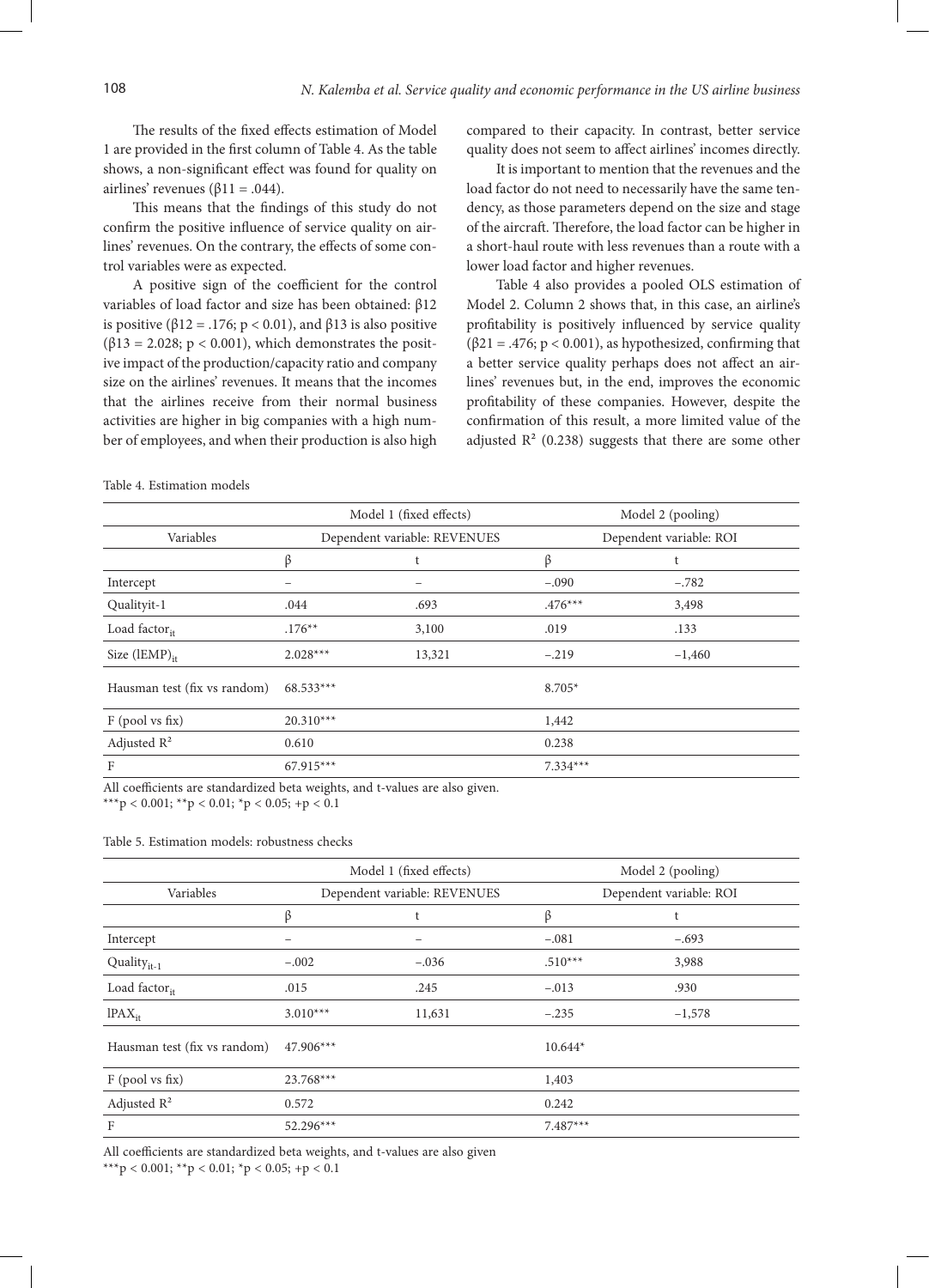relevant variables that are affecting the airlines' ROI and are not included in our model. The number of employees and the production/capability ratio do not have a significant effect on the airlines' economic profitability (β22 = .019;  $β23 = -.219$ ).

Additionally, some robustness tests have been conducted to check whether our findings regarding the influence of quality on economic performance are robust to alternative specifications of the models. The results of these tests are shown in Table 5; the company size is considered as the logarithmic transformation of the number of passengers, instead of the number of employees.

As Table 5 indicates, the results confirm what was stated above. A non-significant effect was found for quality on airlines' revenues ( $β11 = -.002$ ), although a positive and significant influence was proven for company size, measured as the number of passengers ( $\beta$ 13 = 3.010;  $p < 0.001$ ).

Considering the effects on airlines' profitability, the results confirm the positive and significant influence of service quality on the ROI of the companies in our sample ( $\beta$ 21 = 0.510; p < 0.001).

### **5. Discussion and conclusion**

Airline companies have been focused on the quality provided as a way to differentiate from their competitors (Gursoy *et al*. 2005; Chen, Hu 2013) by having a higher customer-oriented attitude and, therefore, improving their business performance.

Therefore, this research focuses on testing the outcomes of service quality on airlines' performance, in the case of US airlines. Four different well known and recognized indexes of service quality and two economic performance indicators have been considered, taking into account on one hand, the effects of service quality on airline revenues, and, on the other hand, the quality effect on economic profitability.

The results in both areas show a non-significant effect between quality and airline revenues, although a positive and significant influence was proven for company size, measured as the number of passengers.

Considering the effects on airlines' profitability, the results confirm the positive and significant influence of service quality on the ROI of the companies in our study. This result is even consistent and similar to previous studies related to hospitality and tourism management (i.e. Sun, Kim 2013), despite of the fact that the study has been developed exclusively for airline companies, using appropriate quality indexes and following a different research method.

Therefore, we consider that the statistical outcome can encourage airline management to continue improving service quality in their companies, since this would be a core competitive advantage for the development of any airline company. Airline managers should take this opportunity to contribute to the airline company's benefits and, therefore, respond to the political and economic transformations of recent years. This research also provides an important contribution to the academic community, especially for researchers in the airline sector.

However, this study has some limitations – only the US airlines have been included, and there is a lack of more data. Thus, non US companies could be included in further research, and more rating systems, such as Skytrax and Airline Ratings, with different sources to build their indexes could be used. Additionally, flag carriers and low cost carriers could be divided to open a new line of research in order to analyse if the obtained results are different.

#### **References**

- Akamavi, R.; Mohamed, E.; Pellmann, K.; Xu, Y. 2015. Key determinants of passenger loyalty in the low-cost airline business, *Tourism Management* 46: 528–545. https://doi.org/10.1016/j.tourman.2014.07.010
- Albalate, D.; Bel, G.; Fageda, X. 2014. Competition and cooperation between high-speed rail and air transportation services in Europe, *Journal of Transport Geography* 22: 166–174.
- Amat, O.; Campa-Planas, F.; Magaz, J. 2011. *La Contabilidad de Gestión en las empresas de transporte aéreo*. Asociación Española de Contabilidad de Empresas, AECA. 37 p.
- ACSI. 2015. *American customer satisfaction index* [online], [cited 12 October 2015]. Available from Internet: http://www. theacsi.org/the-american-customer-satisfaction-index
- Archana, R.; Subha, M. V. 2012. A study on service quality and passenger satisfaction on Indian Airlines*, International Journal of Multidisciplinary Research* 2(2): 50–63.
- Bandyopadhyay, A.; Kumar Das, S. 2005. The linkage between the firm's financing decisions and real market performance: a panel study of Indian corporate sector, *Journal of Economics and Business* 57(4): 288–316. https://doi.org/10.1016/j.jeconbus.2004.11.005
- Belobaba, P.; Odoni, A.; Barnhart, C. 2009. *The global airline industry*. John Wiley and Sons, Ed.
- https://doi.org/10.1002/9780470744734 Bernhardt, K. L.; Donthu, N.; Kennett, P. A. 2000. A longitudinal analysis of satisfaction and profitability, *Journal of Business Research* 47: 161–171.
- https://doi.org/10.1016/S0148–2963(98)00042–3 Bilotkach, V.; Gaggero, A.; Piga, C. 2014. Airline pricing under different market conditions: evidence from European Low-Cost Carriers, *Tourism Management* 47: 152–163. https://doi.org/10.1016/j.tourman.2014.09.015
- Bounds, G.; York, L.; Adams, M.; Ranney, G. 1994. *Beyond Total Quality Management toward the emerging paradigm*. New York: McGraw-Hill.
- Bowen, J. T.; Chen, S. L. 2001. The relationship between customer loyalty and customer satisfaction, *International Journal of Contemporary Hospitality Management* 13(5): 213–217. https://doi.org/10.1108/09596110110395893
- Chen, P. T.; Hu, H.-H. 2013. The mediating role of relational benefit between service quality and customer loyalty in airline industry, *Total Quality Management & Business Excellence* 24(9–10): 1084–1095. https://doi.org/10.1080/14783363.2012.661130